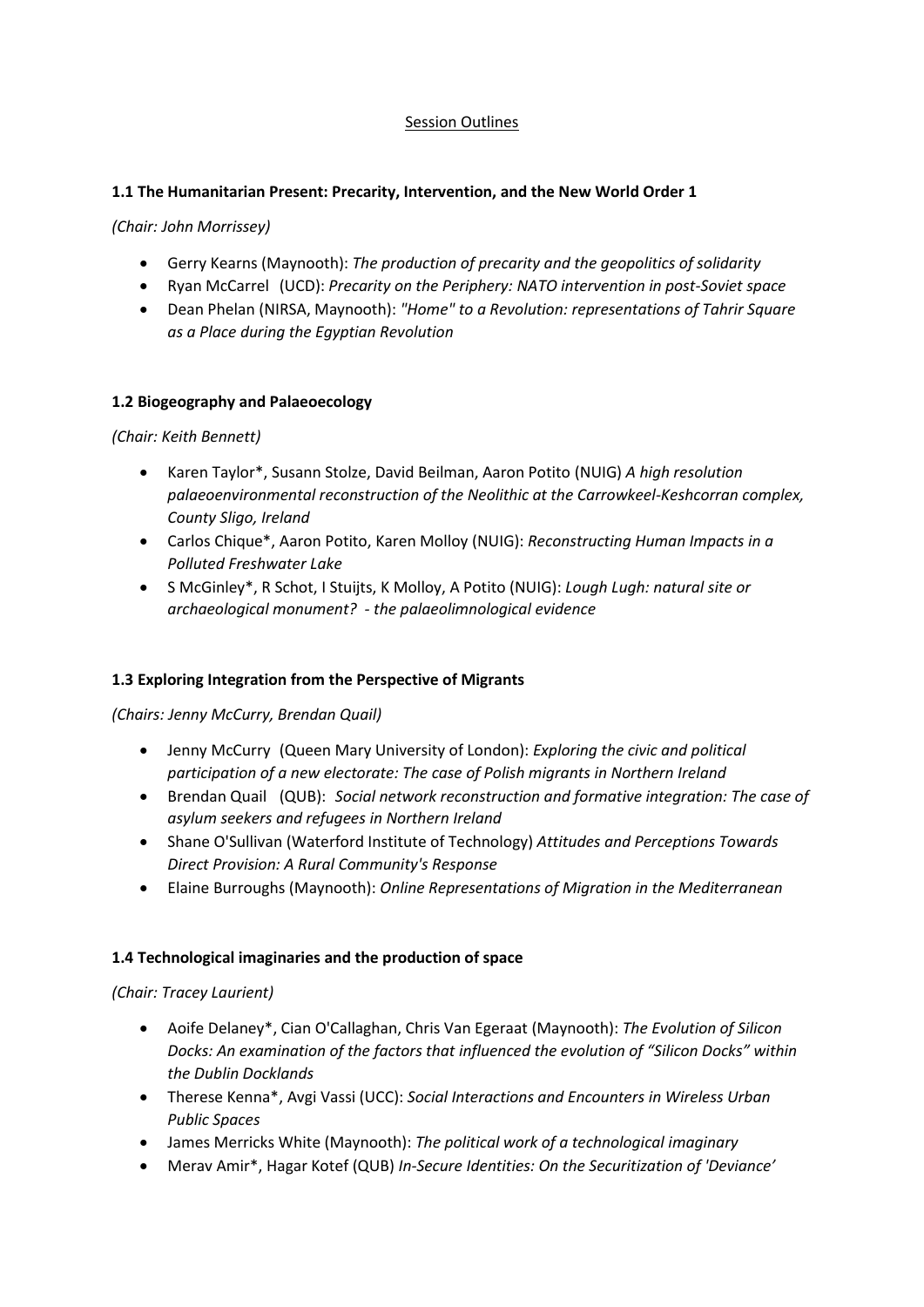## **2.1 The Humanitarian Present: Precarity, Intervention, and the New World Order 2**

### *(Chair: Gerry Kearns)*

- John Morrissey (NUIG): *Waging Liberal Interventionism: Full Spectrum Operations in Late Modern War*
- Killian McCormack (University of Toronto): *USAID, ungoverned space and neoliberal integration*
- Christine Bonnin (UCD): *Upland Livelihoods and the Everyday Politics of Development in the Sino-Vietnamese Borderlands*
- David Storey (University of Worcester): *The In-humanitarian Present: Waging Endless War*

## **2.2 G.I.S. and Remote Sensing in Geomorphology**

*(Chairs: Jennifer McKinley, Alastair Ruffell)*

- Jennifer McKinley\*, Andrew Bell, David Hughes, Michal Gallay (QUB): *Spatial and temporal analysis approaches for geomorphometric assessment of slope instability*
- Maureen McHenry\* and Paul Dunlop (Ulster): *Applying a remote sensing and GIS approach to reconstructing the last Newfoundland Ice Sheet, Canada*
- Conor Graham, Iestyn Barr (QUB): *Utilising Small Unmanned Aerial Vehicles (SUAV) for Mapping and Modeling Geomorphological Features - Flute Analysis, Isfallglaciären in Swedish Lapland*
- Stephen McCabe (Northern Ireland Environment Link): *Environment, heritage and geomorphology: research, knowledge brokering and connecting with user communities*

## **2.3 Bordering, Borders, People and Place**

*(Chair: Karen Keaveney)*

- Amalia, Campos-Delgado (QUB): *Border imaginaries: a construction from U.S.-Mexico and Mexico-Guatemala borders*
- Jack McCarthy (UCD) *Producing Borders through Individual Risk: A Literature Review*
- Brendan O'Keeffe (Mary Immaculate College, University of Limerick): *Approaches to Cross-Border Collaboration in Hungary and Romania*
- Caroline Creamer (Maynooth): *Leadership, Local Government and the Border*
- Karen Keaveney (UCD): *Dividing the Rural: policy impacts on the countryside on the island of Ireland*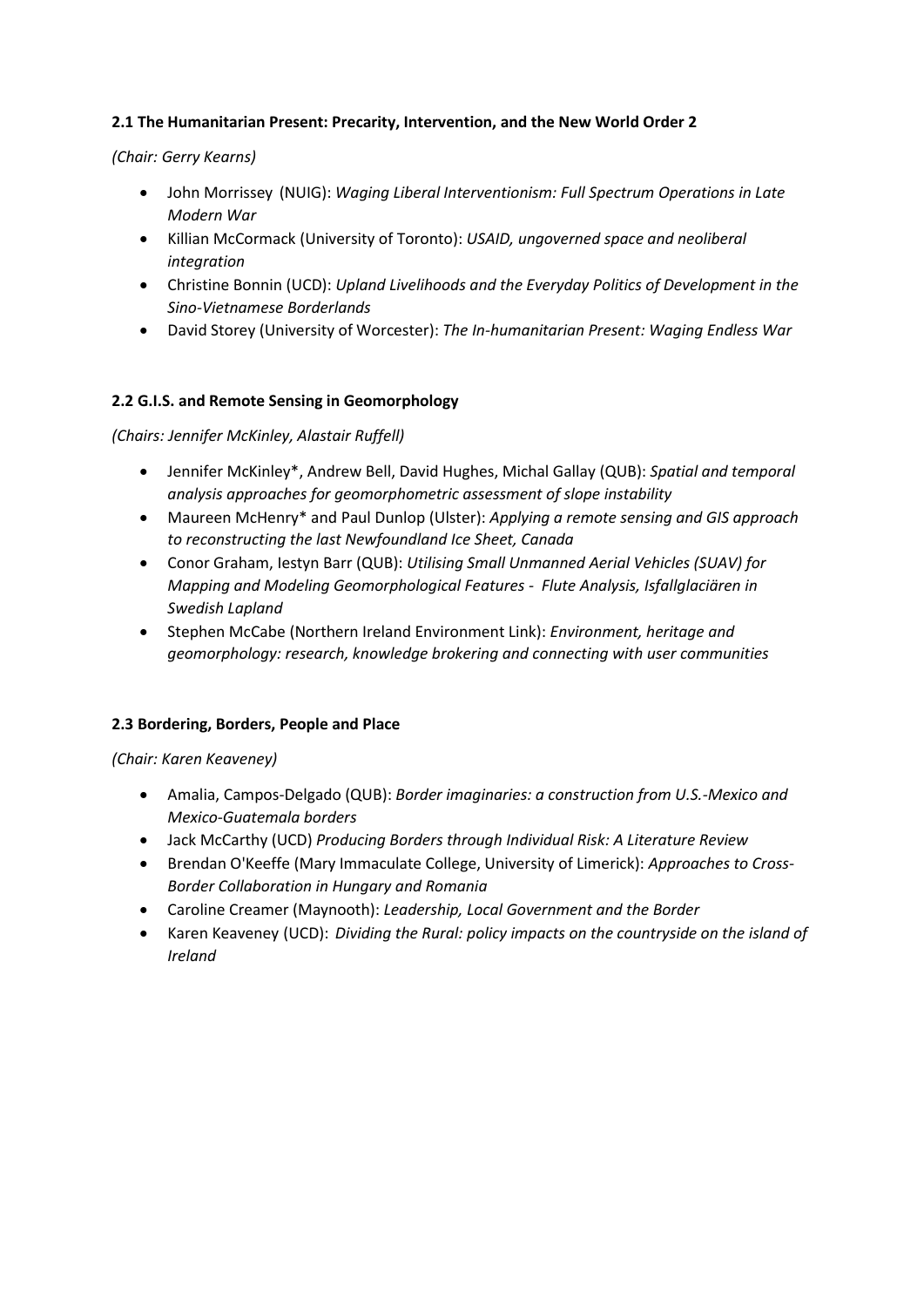## **2.4 Mobilities and Identities in Contemporary Ireland 1**

*(Chairs: Ruth McAreavey, Mary Gilmartin)*

- Mary Cawley (NUIG): *Return migration to rural areas within a transnational framework*
- Mary Gilmartin\*, Pablo Rojas Coppari, Dean Phelan (Maynooth): *International student migration and the Republic of Ireland*
- Steven Lucas (Maynooth): *Migrant self-employment in Northern Ireland and the Republic of Ireland*
- Ruth McAreavey (QUB): *Migrant identities in the workplace*

## **3.1 Mobilities and Identities in Contemporary Ireland 2**

## *(Chairs: Ruth McAreavey, Mary Gilmartin)*

- Colette Colfer (Waterford Institute of Technology) and Eoin O'Mahony\* (St. Patrick's College DCU): *Re-imagining the Irish religious landscape: warehouse worship spaces in Waterford and Dublin*
- Valerie Ledwith (NUIG): *Does Context Count? Examining the Relationship between School and Parish Segregation in Dublin*
- Anna-Kaisa Kuusisto-Arponen (University of Tampere/ Maynooth): *"Our experiences are human right questions": Visualising UN policy document through the lived experiences of unaccompanied and separated children in Ireland*
- Kathy Reilly (NUIG): *Childhood Identity in Ireland: Exploring Discourses of Everyday Life*

## **3.2 Colonial Connections: Ireland and Empire**

## *(Chair: David N Livingstone)*

- Nuala Johnson (QUB): *On the colonial frontier: gender, exploration and the circulation of natural history knowledge in early twentieth century Burma*
- Diarmid Finnegan (QUB): *Science, commerce and the life-worlds of a Victorian merchant naturalist*
- M Satish Kumar\* and Sajal Nag (QUB): *Margaret Noble, from Dungannon to India: Forays into Indian nationalist revolutionary discourse*
- Kevin Lougheed (TCD): *"After the manner of the Irish schools": the influence of Irish national education in the British Empire*
- Discussant: Gerry Kearns (Maynooth)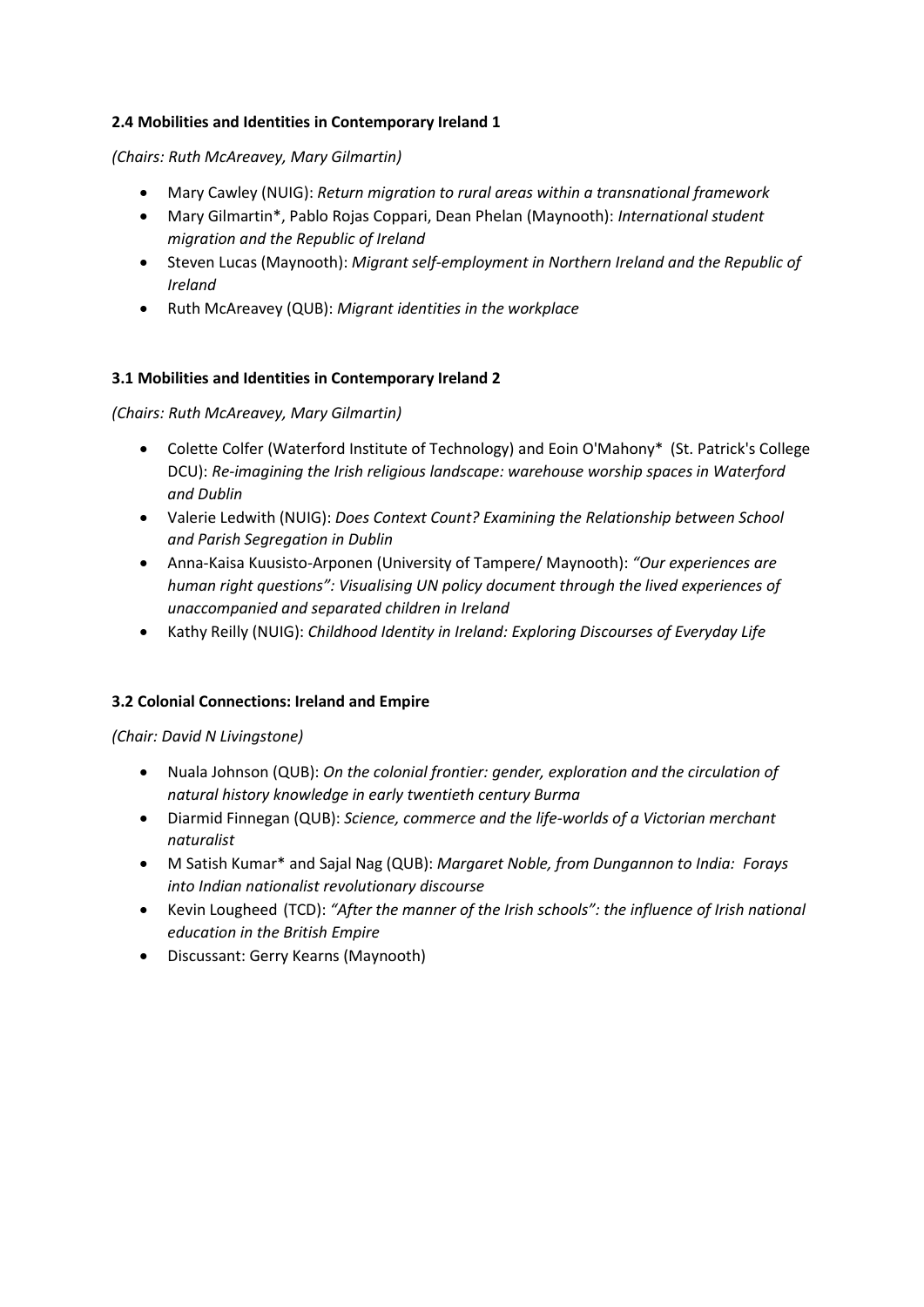## **3.3 Inland waterbodies**

#### *(Chairs: Helen Roe, Alastair Ruffell)*

- John Coll (Maynooth) *Ireland's vulnerable lowland Active Blanket Bogs - projected losses of climate space*
- Ciara Fleming\*, Dr. Jonathan Turner (UCD) *Sediment sinks: the potential of lakes & reservoirs in palaeoenvironmental reconstructions*
- Evelyn M Keaveney; Paula J Reimer\*, Robert H Foy (QUB) *Using radiocarbon and stable isotopes to identify sediment carbon sources in an alkaline, humic lake*

## **3.4 Social Geographies**

*(Chair: Stephen Royle)*

- Lorna O'Hara (Maynooth): *Geographies of Fourth-Wave Feminisms in Europe: Challenging violence through social media and creative practices in Berlin, Dublin and Paris*
- Arlene Crampsie (UCD): *Geographies of Power in Sport - The Gaelic Athletic Association and the Ban on Foreign Games*
- Michael Brennan (UCD): *Opening to door in the rain: effects of prevailing weather on survey outcomes*

### **5.1 Irish Historical Geographies**

*(Chair: Mary Kelly)*

- Jonathan Cherry\* Susan Hegarty (St Patrick's College DCU): *Mapping and presenting Irish historical data: three key challenges*
- Mary Kelly (Kingston University London): *Mapping Irish Famine Relief*
- Stephen Rigney (Maynooth): *Controlled Rents to Market Rents: Shifting Discourses on Landlord-Tenant relations in Oireachtas debates*
- Claire O'Boyle (QUB): *A longitudinal analysis of travel to work patterns in Northern Ireland 2001-2011: A public health perspective*
- Eoin Flaherty (QUB): *Spatial autocorrelation of contextual factors, and the geography of famine distress: the role of common-pool resource governance*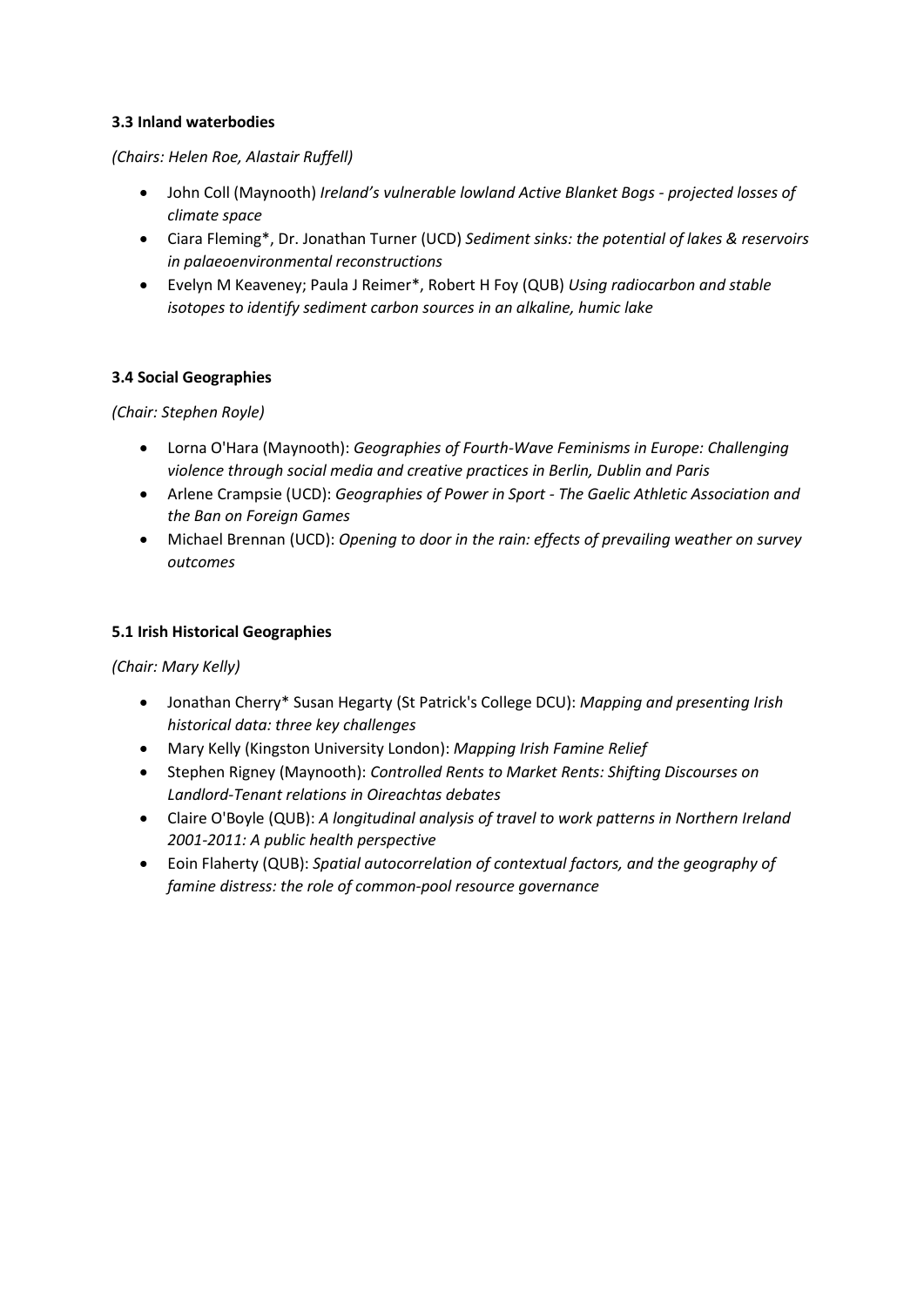## **5.2 Environment, Religion, Geopolitics**

## *(Chair: Tristan Sturm)*

- David N Livingstone (QUB): *Climate, Reductionism and the American Civil War*
- Tristan Sturm (QUB): *Competing Environmental Apocalypses: Post-Politics, the Contestatory, and the Possibility of a Radical Apocalyptics*
- Weihsuan Lin (Maynooth): *The Power of Individuals: Falun Gong Follower's Geopolitical Practices and Their Challenge to the Chinese Communist Party*
- \*Conor Murphy, Mavuto Tembo, Adrian Phiri, Olusegun Yerokun and Bernie Grummell (Maynooth): *Adapting to climate change in shifting landscapes of belief*

## **5.3 Climate Scenarios and Impacts 1**

*(Chair: Donal Mullan)*

- Keith Sheridan, Tine Ningal\*, Gerald Mills (UCD): *Updating park trees in Dublin City Centre and gauging people's perception on urban trees and green space*
- David Smyth (St Patrick's College, DCU): *Legislating for climate change: is current policy sufficient to protect vulnerable groundwater bodies from climate-impacted domestic wastewater treatment systems?*
- Padraig Flattery (Maynooth): *Estimating Soil Carbon: An exploration of methodologies*
- Shaun Harrigan\*, Conor Murphy and Rob Wilby (Maynooth): *Classification of Extreme Homogeneous Rainfall Regions for Ireland*
- Donal Mullan\* (QUB), Jie Chen (University of Quebec) and Xunchang John Zhang (Grazinglands Research Laboratory): *Validation of non-stationary precipitation series for sitespecific impact assessment: comparison of two statistical downscaling techniques*

# **5.4 Urban Sustainability and Resource Management**

*(Chair: Niall Majury)*

- Kyra Reynolds (Ulster): *Improving the Nature and Impact of Environmental Cooperation/Peacebuilding: A Case study Approach Using the Greater Bethlehem Area*
- Jonathan Moon\*, Wesley Flannery, Alexandra Revez (QUB) *Analysing Participation and Communication Within High Flood Risk Areas in Belfast*
- Irene Morris (Maynooth): *The role of geography in developing the evidence base for energy policy, a case study of Irish residential energy efficiency*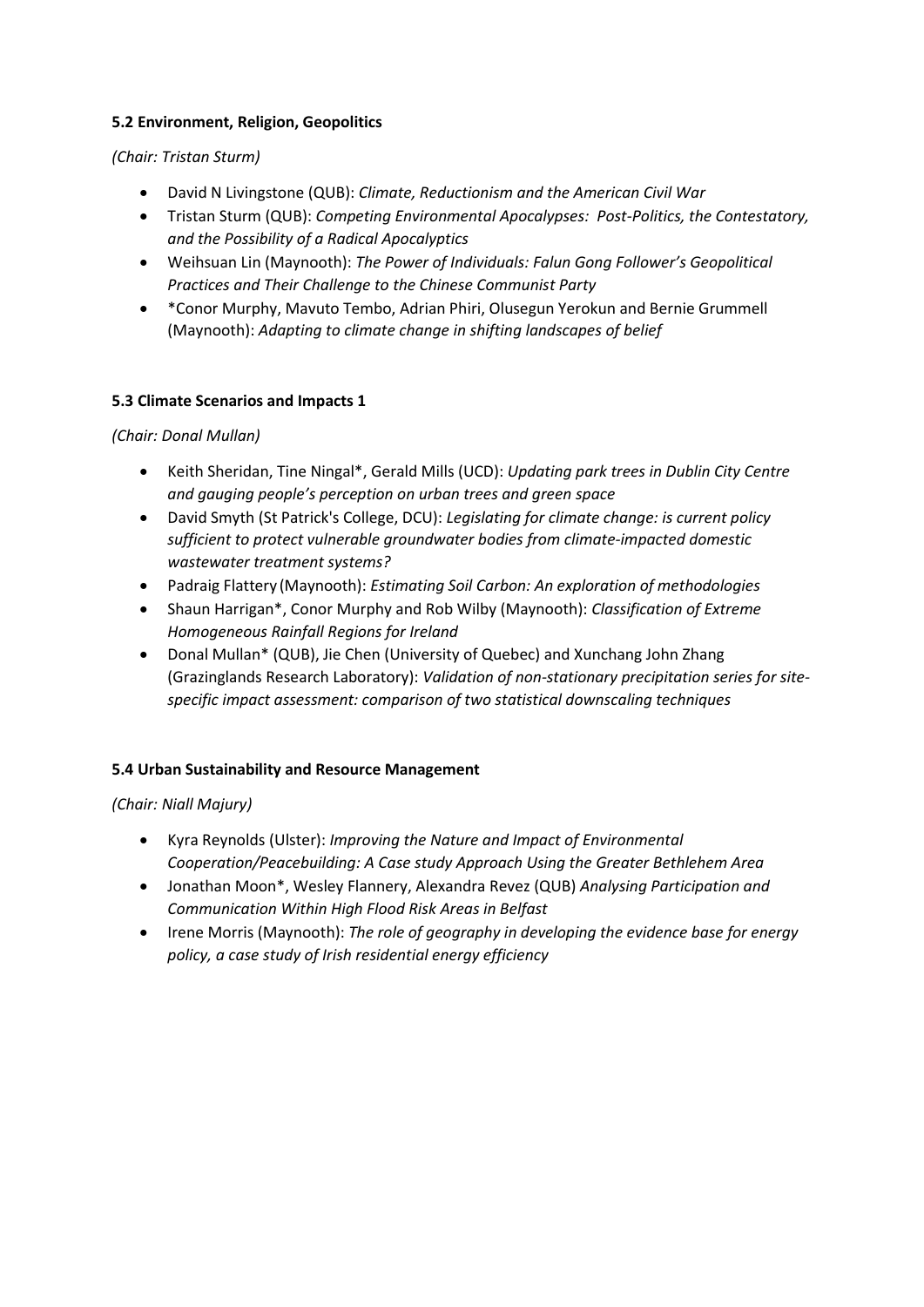## **6.1 GSI Postgraduate Award Session**

*(Chair: Niamh Moore-Cherry)*

- David Smyth (St. Patrick's College DCU): *Climate Change and its Potential Impacts on Construction in Ireland: The Argument for Mitigation and Adaptation*
- Eoin O'Mahony (St. Patrick's College DCU): *New geographies of the secular and the sacred in contemporary Ireland*
- Elaine Burroughs (Maynooth/UCD): *Irish Institutional Discourses of Illegal Immigration: A Critical Discourse Analysis Approach*

### **6.2 Coastal and Marine Environments**

*(Chairs: Eugene Farrell, Derek Jackson)*

- Julian Orford\* Joanne Murdy (QUB): *Presence and possible cause of sub-century and multidecadal periodicities in 20th-century extreme coastal surge: Belfast Harbour, Northern Ireland*
- Kieran Craven (Maynooth): *Source organic carbon analysis of saltmarsh sediments using the Bayesian mixing model package SIAR*
- E J Farrell\*, K Lynch (NUIG): *Post-Storm Recovery of Beach-Dune Systems in Ireland (The Maharees, Castlegregory, Co. Kerry)*
- J Turner\*, B Damiata, R Flood, A Jones, S Morris, J Papadopoulous (UCD): *Reconstructing the buried shoreline and harbour of the ancient port of Methone, Pieria, North Greece*
- Alex Smith (Ulster): *The Impact of Urbanization on the Morphodynamics of an Arid Coastal Dunefield, Maspalomas, Gran Canaria*
- Sarah Kandrot (UCC): *Monitoring and modelling the impacts of storms under sea-level rise on a breached barrier system*

## **6.3 Geographies of the Economy and Financialisation 1**

*(Chairs: Sinéad Kelly, Dáithí Downey)*

- Eoin Flaherty (QUB): *The political economy of top incomes under finance-driven capitalism, 1990-2010: power resources, regulatory orders, and regional diversities*
- Martin Sokol (TCD): *Financialisation, State-Socialism and Crisis: Exploring the Links*
- Cian O'Callaghan (Maynooth): *Pretty vacant: Financialisation, vacancy, and the fight for urban space*
- Sinéad, Kelly (Maynooth): *Financial re-engineering: the role of private-equity companies in Dublin's political economy*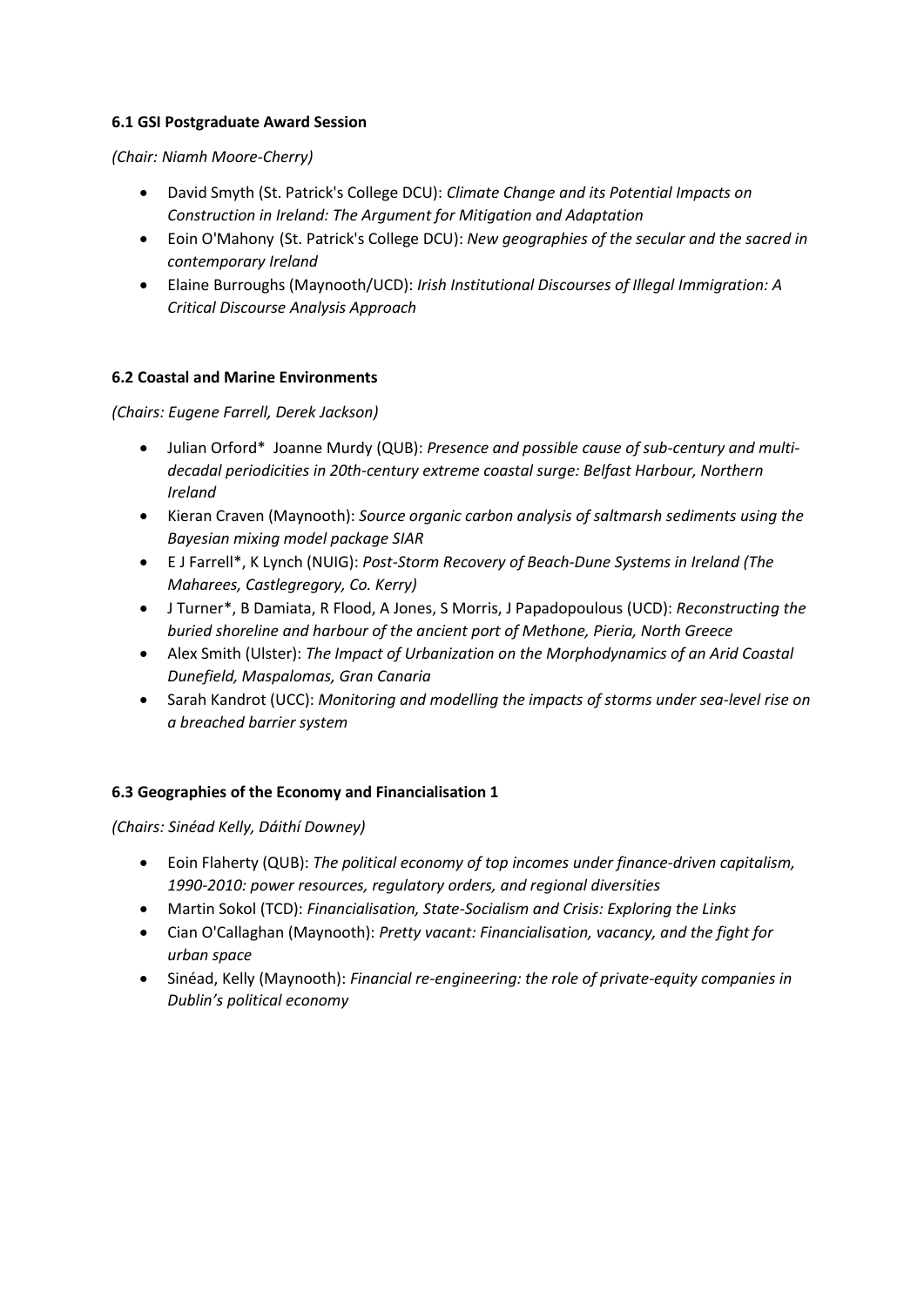## **6.4 Cultural Geographies of Display, Exhibition and Spectacle 1**

## *(Chair: Oliver Dunnett)*

- Ronan Foley (Maynooth): *Swimming as Display: Evidence from Blue Space*
- Katrinka Somdahl-Sands\*, Jillian Rickly-Boyd (Rowan University / University of Nottingham): *Reclaiming the scale of landscape: the embodied beauty of dance and death*
- Denis Linehan (UCC): *Becoming Tropical: Irish Photography and the Colonial Echo Chamber*

## **7.1 Coastal and Marine Resource Management**

## *(Chair: Wesley Flannery)*

- Seán Lynch (NUIG): *Working towards an Integrated Urban & Marine Litter Monitoring Strategy to support the Marine Strategy Framework Directive using Citizen Science for mapping and quantification*
- Christina Kelly (QUB): *Integrated estuarine and coastal management – an opportunity to address future challenges of increasing coastal and marine industrialisation in Ireland*
- Wesley Flannery\*, Noel Healy, Marcos Luna (QUB): *Planners' receptivity to coastal climate change science guidance in Massachusetts*
- Kevin Lynch (NUIG)\*, Wesley Flannery (QUB) and Micheál Ó Cinnéide (NUIG): *Consideration of coastal risk in the Irish spatial planning process*

## **7.2 Landscapes of the First World War**

## *(Chair: Keith D Lilley)*

- Heather Montgomery\*, Rory McNeary (QUB): *Recording Ireland's First World War Landscapes: A Case Study from Randalstown, County Antrim*
- Keith D Lilley\*, Catherine Porter, Paul Ell, Conor Graham (QUB): *Behind the lines: a GISbased analysis of First World War trench maps*
- Rebecca Milligan (Living Legacies 1914-18 Engagement Centre, QUB): *Aerial Landscapes: An Archaeology of WWI Aviation Sites in Great Britain and Ireland*

# **7.3 Cultural Geographies of Display, Exhibition and Spectacle 2**

## *(Chair: James Robinson)*

- Suzanne Pegley (Maynooth): *An Elite Autum Wedding 1868*
- Lindsey Mullan (QUB): *Young People and Cultural Engagement: Derry-Londonderry 2013*
- James Robinson (QUB): *The 'Spectacle' of Ulster: Northern Ireland at the Festival of Britain, 1951*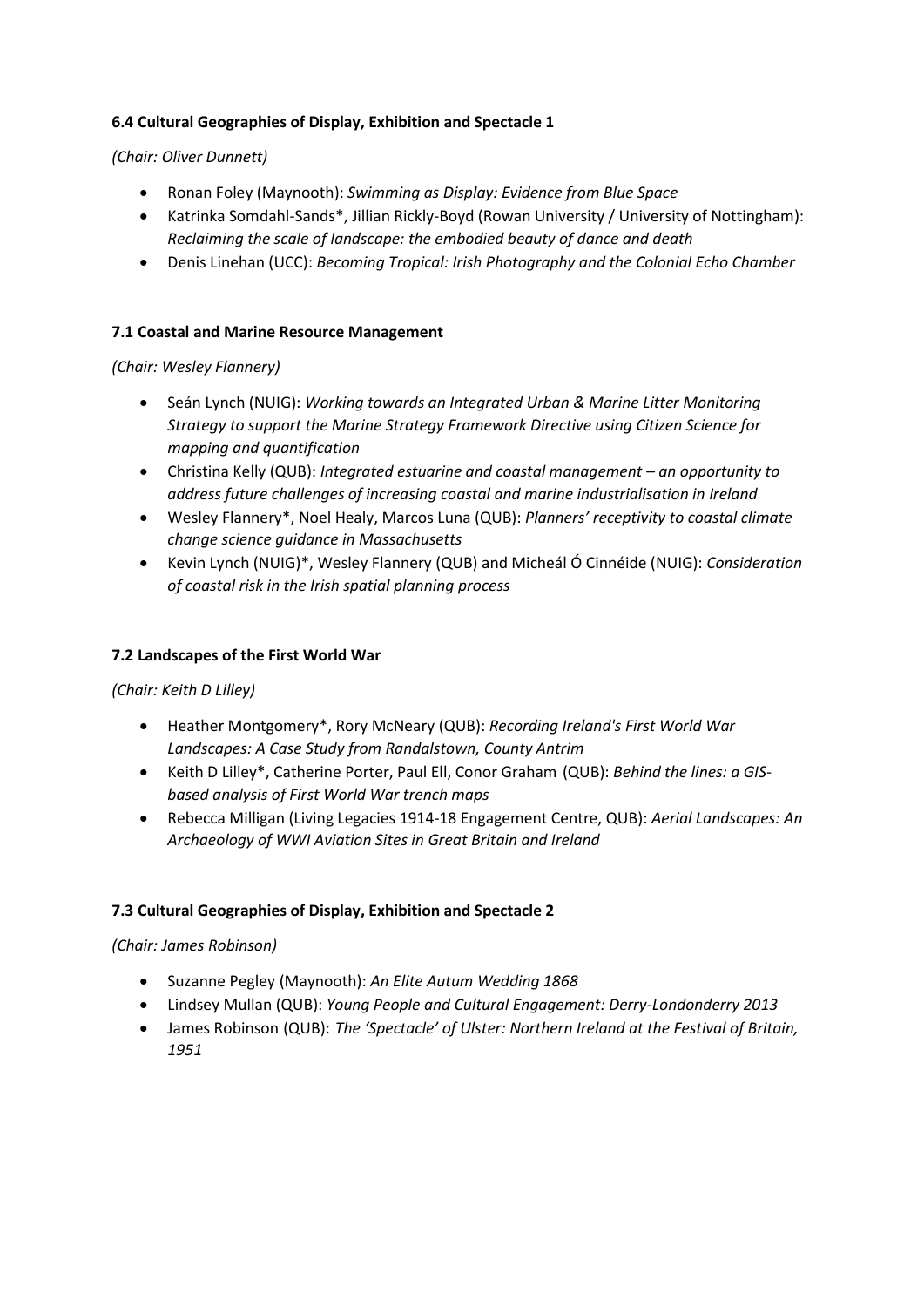# **7.4 Art and Geography 1: (Re)theorising embodied practice: Power, memory and public geographies**

*(Chair: Cian O'Callaghan)*

- Fearghus Ó Conchúir (NUIM): *In the wings: Performing power and vulnerability in the choreography of Fearghus Ó Conchúir*
- Bryonie Reid (Independent Artist): *The Elephant in the Room: Colonialism, Postcolonialism and Northern Ireland*
- Stephanie Lewthwaite (University of Nottingham): *Memory and Migration Trails in Contemporary Latino Art*
- Nessa Cronin (NUIG): *The Spaces of Public Geographies: Occupying the Lifeworld of an Irish Ghost Estate*
- Discussant: Denis Linehan (UCC)

# **9.1 Art and Geography 2: Stories about place and emotional geographies**

*(Chair: Arlene Crampsie)*

- Ronan Foley (Maynooth): *Selling Health through Place: Representations of Wellbeing in Irish and New Zealand Poster Art.*
- Silvia Loeffler (Maynooth): *Glas Journal: A Deep Mapping of Dun Laoghaire Harbour*
- Tim Collins (NUIG): *Performing Lifeworlds: A Phenomenological Perspective on the Music Compositions of Vincent Broderick*
- Moira Sweeney (Dublin Institute of Technology): *Rhythms of a Port : The Adoption of a Revitalised Geographic and Documentary Imagination to Visualise Lived Experience on Dublin's Docks*
- Discussant: Karen E Till (Maynooth)

## **9.2 Belfast Futures on the Isle of Ireland**

*(Chair: Philip Boland)*

- Adèle Schar (Bordeaux Montaigne University, France): *Belfast: a contested city promoting European ambitions*
- John Bronte (QUB): *Planning, the Public Interest and the Belfast Waterfront*
- Philip Boland (QUB): *Branding Belfast in an era of neoliberalism: "a beacon of positive change" or "my ballix"?*
- Geraint Ellis\*, Brendan Murtagh, Andrew Grounds (QUB): *City of Dreams? Belfast, planning and the 'myth' of development*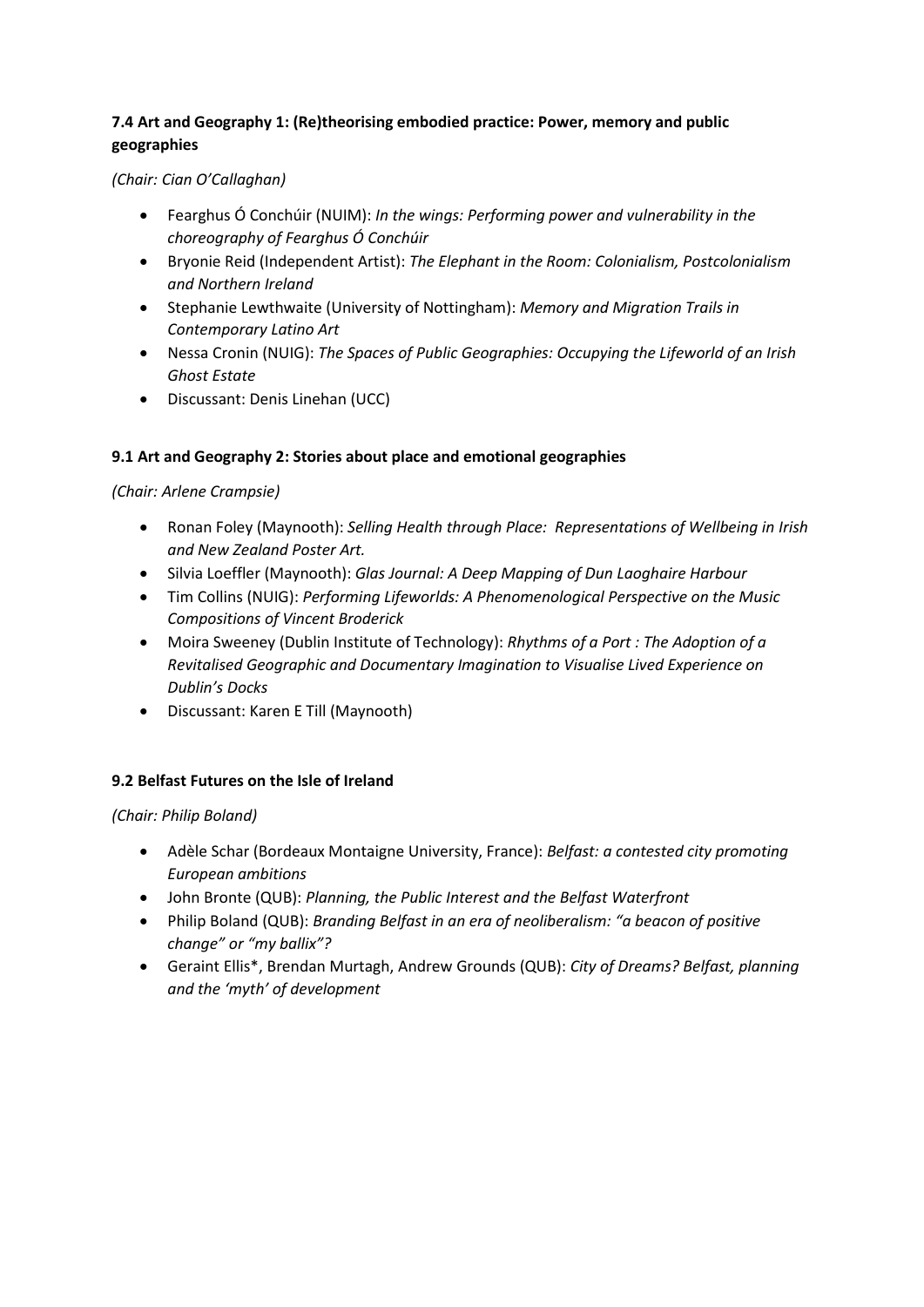## **9.3 Natural Hazards**

### *(Chair: Mary Bourke)*

- Niamh Cullen (TCD): *Rock coast hazards: Towards a greater understanding of the rates, patterns and processes of rock breakdown on Ireland's rocky coast.*
- A L Cescon, J A G Cooper, D W T Jackson (Ulster): *Beach ridge plain record of extreme wave events for Anegada Island (British Virgin Islands)*
- Darren Clarke\*, Conor Murphy (Maynooth): *Community-led approaches to flood risk management: the role of social justice, social capacity and place attachment in influencing outcomes*
- Tom Matthews (Maynooth University/Liverpool John Moores University): *A cyclone climatology of the British-Irish Isles 1871-2012*
- E J Farrell\*, A Morley, K Lynch, S Kandrot, B Finneran (NUIG): *The 2013-14 winter storms in Ireland*

### **9.4 Geographies of the Economy and Financialisation 2**

### *(Chairs: Sinéad Kelly, Dáithí Downey)*

- Zhao Zhang\*, Niamh Moore-Cherry (UCD): *The Hidden Strategies to Tackle Activism? The Adaptive Governance, Practices and Discourses of the Urban Redevelopment in Nanjing, China*
- Dáithí Downey (TCD): *Irish Local Government as Subprime Lender under Financialisation*
- Niall Curran (Independent Scholar): *Building Societies and the Origins of Financialisation in Ireland*
- Adam Whittle (UCD): *The Evolution of Technological Knowledge in Irish Regions, 1980-2010*

## **10.1 Art and Geography 3: The Artist as Geographer (Panel Discussion)**

## *(Chairs: Nessa Cronin, Gerry Kearns, Karen E Till)*

 Panelists: Tim Collins (NUIG); Silvia Loeffler (Maynooth); Fearghus Ó Conchúir (Maynooth); Bryonie Reid (Independent artist); Moira Sweeney (Dublin Institute of Technology)

## **10.2 Irish Urban Geographies**

## *(Chair: Satish Kumar)*

- Niamh Moore-Cherry (UCD): *De-homogenising vacancy: Opportunities for more flexible planning?*
- Michael Murphy (Maynooth): *Processes of state-market blurring in suburban service provision*
- Linda Fox-Rogers (UCD): *Turning green to gold: a critical examination of land use zoning practices*
- Philip Lawton (NUIG): *Questioning the Urban Sustainability Mantra in the early 21st Century*